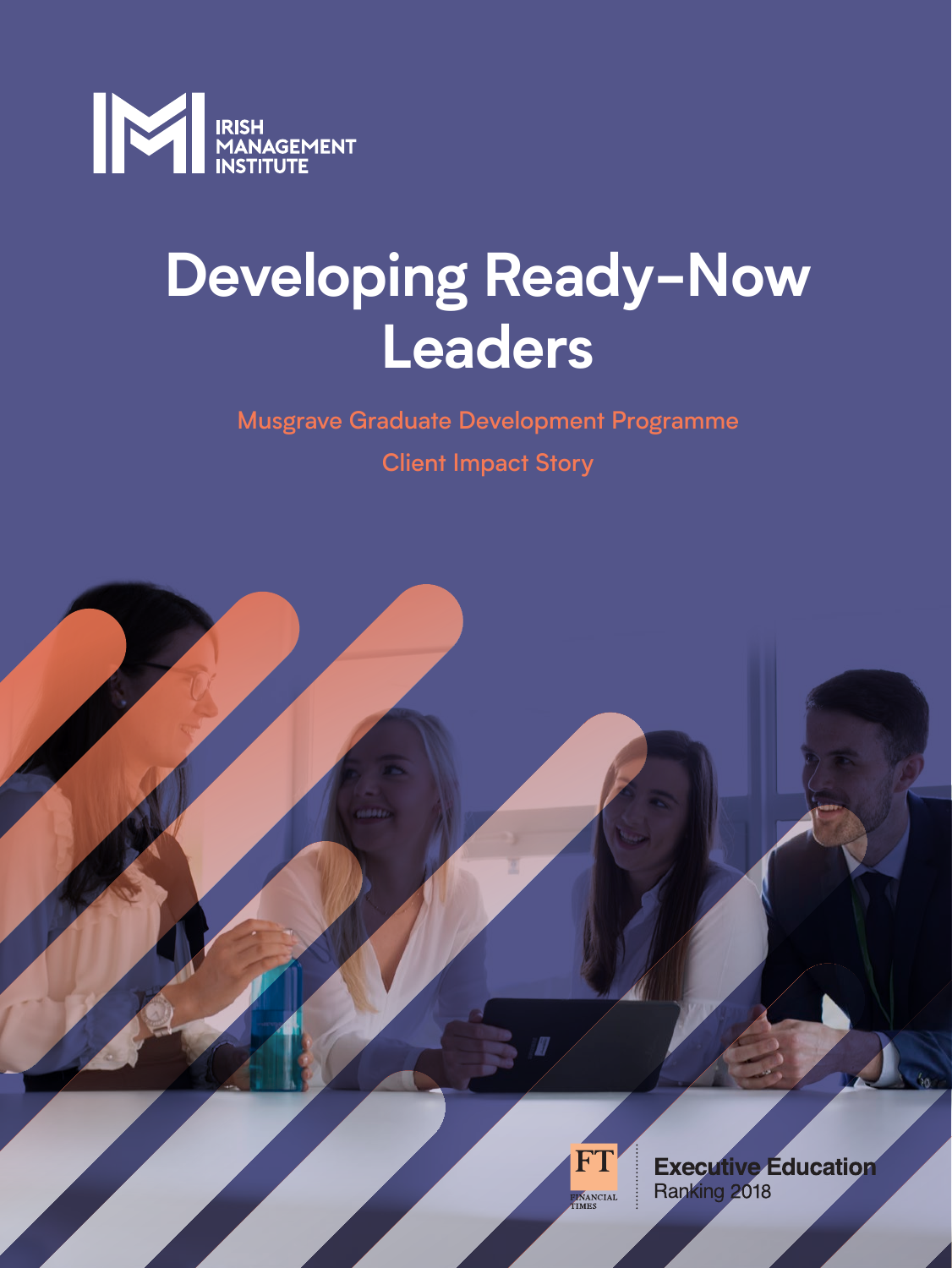**Attracting and developing top young talent can be crucial for sustainable success.**

**A graduate programme acts as a tool for attracting the best talent from the graduate pool and accelerates those talents with the potential to make a real difference in your organisation.** 

**At IMI, we partnered with Musgrave to create an award-winning graduate programme in one of the world's most competitive sectors. Read the story about how Musgrave are developing the future leaders of their organisation.**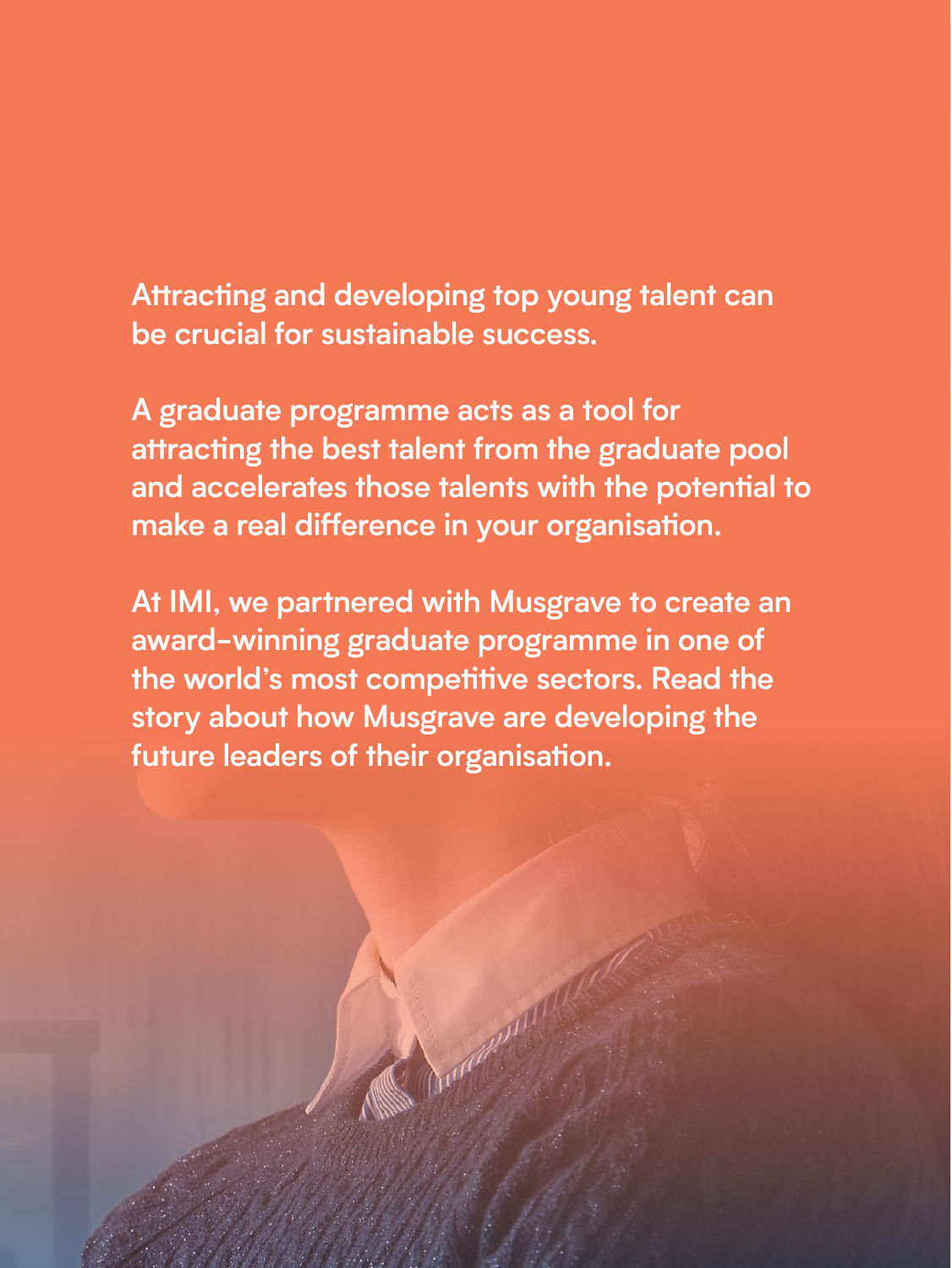

**Retail is one of the most competitive marketplaces in the world for both customers and talent. Musgrave needed an outstanding graduate programme to attract, develop and retain early career talent to work with their market-leading brands.** 

Musgrave, with 10 market leading food brands including Supervalu, Centra, MarketPlace and Frank and Honest, feeds 1 in 3 people in Ireland. Musgrave needed to invest in high-potential talent early in their careers to ensure they become part of Musgrave's future. In response Musgrave partnered with IMI to develop a world-class graduate development programme.

**1 in 3** Irish people get their food from Musgrave brands

**40,000** employees

## **Winning the Talent War**

Musgrave identified the need to differentiate itself from its competitors in the search for top early career talent. With both retail and wholesale brands, the business operates in a highly competitive graduate employment market which has grown exponentially in the past few years. As Musgrave offers graduate options in a range of streams from Finance to Supply Chain to Buying, they are not limited to looking for graduates interested in purely in a retail or wholesale environment rather they compete against other established graduate employers in the accounting, FMCG and retail sector.

Up against well-established, well-recognised and heavily resourced graduate offerings, Musgrave required a programme that would attract the top graduates available and would deliver real value for both sides.

For Musgrave, the value came by accelerating the graduates' development and reducing future turnover. A key part of this strategy was to assess graduates against key competencies identified in high performance talent in Musgrave and for fit against the company's values. In other words, rather than simply selecting the 20 'best' graduates out there, they selected the 20 best graduates for Musgraves.

'The Musgrave graduate programme is, for me, very personalised to both the graduate and the business unit they work in' said Siobhain Scanlon, Early Careers Manager at Musgrave and lead for the graduate programme. 'We don't just look at a graduate's grades and education, we look at how they would work with others, how the interests they have outside could be harnessed in their day-to-day working lives and how their ambitions sit within Musgrave. Musgrave is a fast-paced and tough environment; our graduates have to rise to that challenge.'



**Siobhain Scanlon,**  Early Careers Manager, Musgrave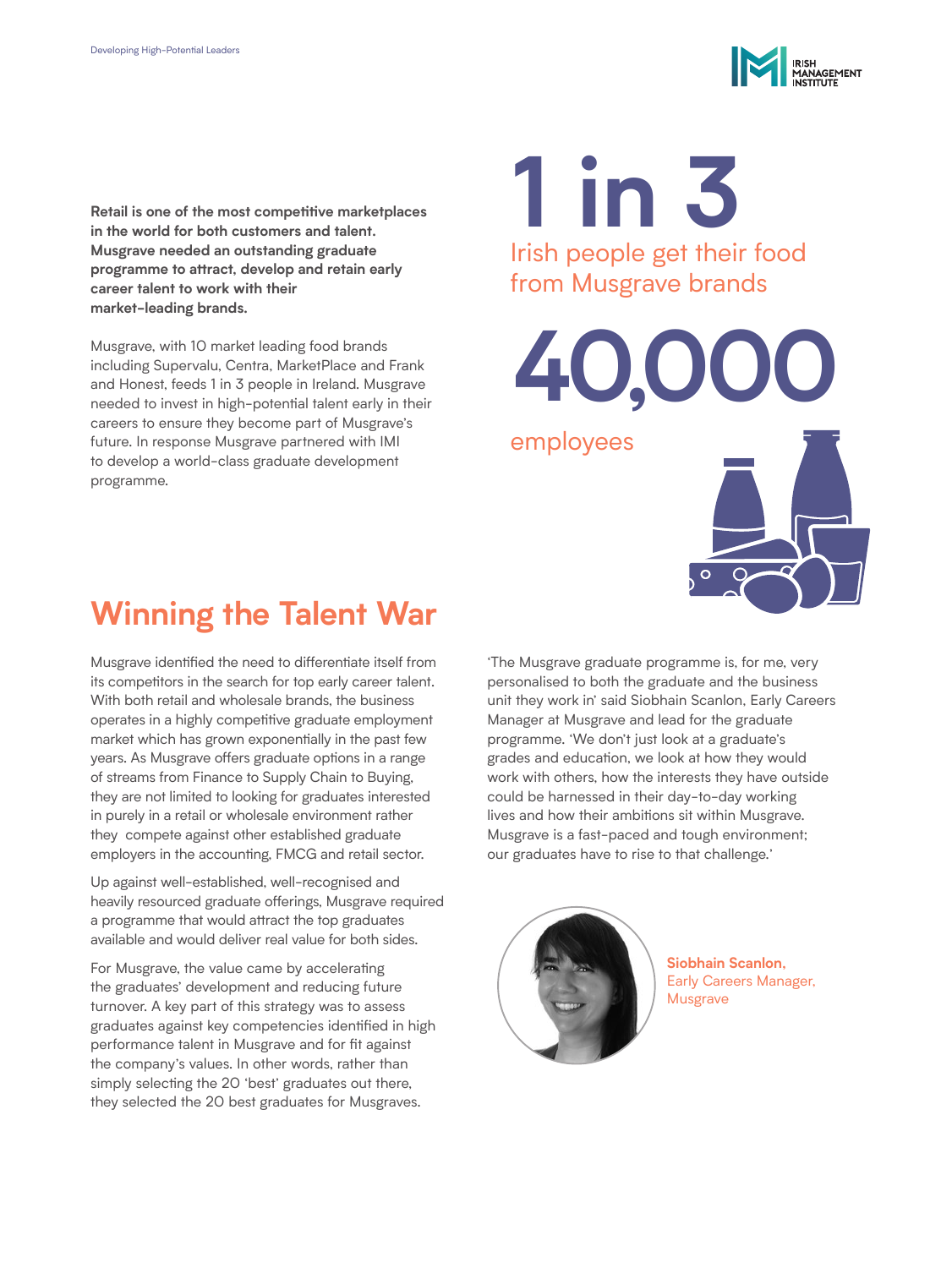

### **Developing Leaders for Now and the Future**

Carried out over two years, the Musgrave graduate programme is focused on both developing practical skills and the graduates themselves as professionals.

The delivery is flexible based on the needs of the individual participants. As graduates will rotate within the function, and potentially across different business units, this agility in delivery is essential – a graduates' needs at the beginning of a programme will typically be very different than what they need when it ends.

'The graduate programme has two main themes' said Siobhain 'the first is about developing those practical and professional skills they need to thrive in a work environment. The second stream is about developing them as people, as team members and as future leaders in Musgraves. The overarching narrative is shifting their mindset from being graduates to leaders; not an easy step to make.'

Modules on the programme include general professional skills development such as Presentation Skills, Communicating Effectively, Decision-Making and Problem Solving, Sales & Marketing, Project Management and Change Management, amongst others. Tailored modules such as Transitioning to the World of Retail and Retail Leadership wrap these skills to the environment in which Musgrave operates.

This is capped off with a business project which the graduates undertake in the final few months of the Programme. The graduates are assigned a business question to research which is aligned to the Musgrave strategic objectives. The graduates are mentored by senior managers in the business and also avail of group coaching within the IMI.

They present their findings and recommendations to the CEO and Executive team of Musgrave at the Graduate Summit held in summer. The Graduate Summit brings together all graduate cohorts, senior management teams from across the business and graduate managers for an opportunity to recognise the work completed by graduates in the business and provide insights to managers and graduates alike on the early career experience in Musgrave.

'This generation of graduates is just as worried about being ready for the future economy as any other' said Julie Ryan, Head of IMI Customised Solutions. 'Our programme directors designed programmes that give them both the skills they need to be impactful in their work today, but also the mindset they need whenever the landscape shifts.'

# **35%**

of Irish millennials are looking to their employers to build their skill set required for work in the future economy – only 22% of millennials in Ireland report that their employers are developing these skills, compared with 36% globally.

Deloitte Human Capital Report, 2018

#### **WHAT IS IMPORTANT WHEN CHOOSING AN EMPLOYER?**

|                                                 | <b>MILLENNIALS</b> |               |
|-------------------------------------------------|--------------------|---------------|
|                                                 | <b>IRELAND</b>     | <b>GLOBAL</b> |
| <b>Financial reward/</b><br>benefits            |                    | 74% 63%       |
| Flexibility (i.e., hours<br>and location)       |                    | 64% 50%       |
| <b>Positive workplace</b><br>culture            |                    | 57% 52%       |
| <b>Opportunities for</b><br>continuous learning |                    | 45% 48%       |
| <b>Well-being programs</b><br>and incentives    |                    | 24% 33%       |
| <b>Reputation for</b><br>ethical behaviour      |                    | 14% 22%       |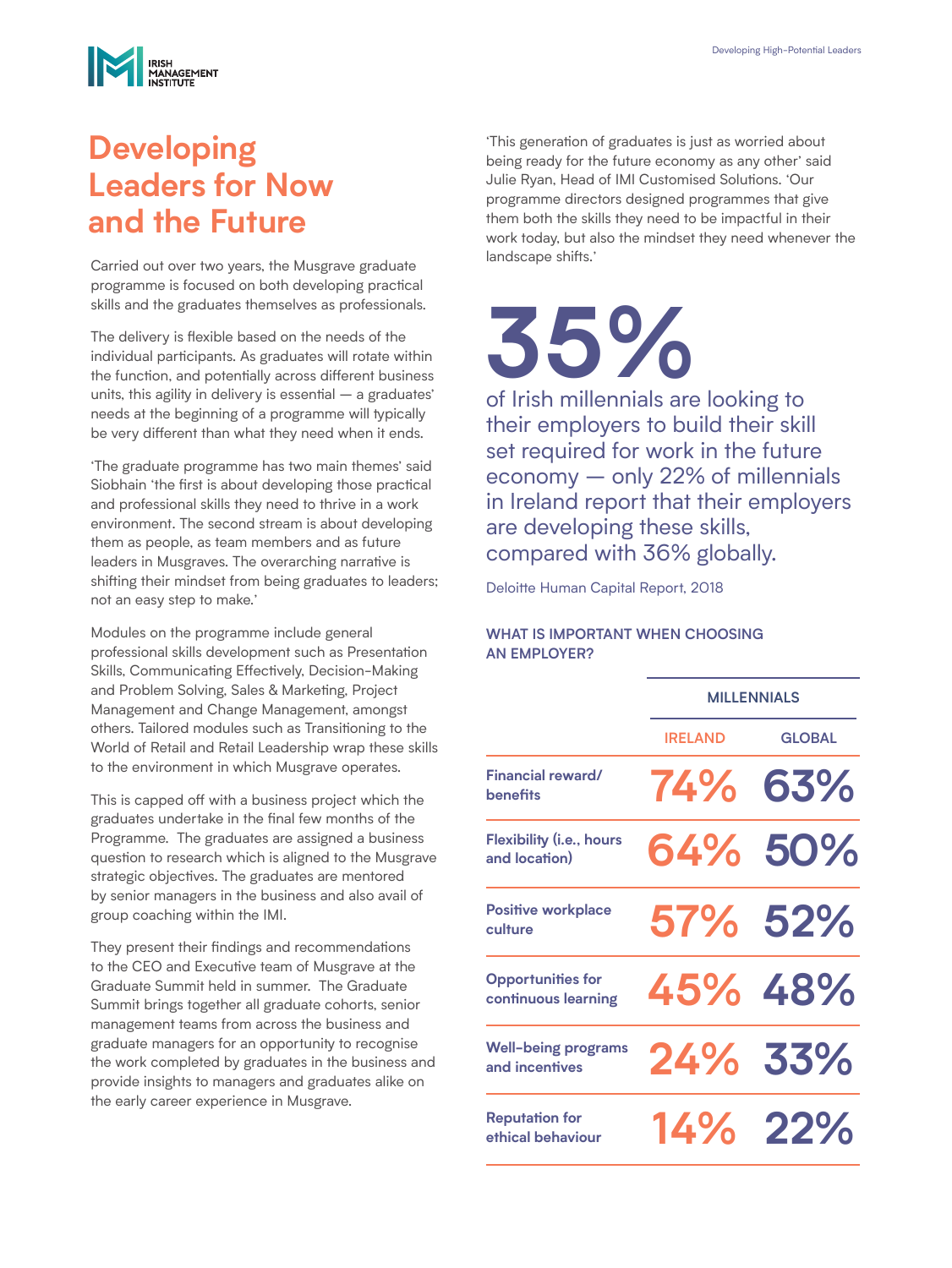

## **Results and Business Impacts**

The Musgrave Graduate experience is one of a personalised journey of professional development to leadership excellence, all under the umbrella of the retail and wholesale sector. This personalised journey is extremely difficult to achieve, but the results speak for themselves.

'We have focused on attracting and retaining high potential individuals. This requires a flexible approach at times and recognising the area of the business where these graduates can really grow and thrive. Musgrave has had evolving graduate career paths for over 25 years and with this development programme, it has allowed us to really focus in how we can develop and retain this early career talent and also build a platform where high potential individuals can return if they do decide to explore other career areas' said Siobhain. 'Graduates typically join our Progamme straight from higher education and may look to get the travel bug out of their system in the early stages of their careers. Over the past few years, we have had former programme participants return to us after completing their travels and we see this as a real stamp of approval for the experience they get with us.'

The business impacts of the programme have resulted in a significant investment from Musgrave leadership over the next 2-3 years which, in an industry under constant profit margin pressure, is a testament to the impact the graduates have made.

The programme has also been nationally recognised – a real achievement in the competitive graduate space. In 2018 Ross Kerrigan, a participant on the programme, won the gradireland 'Graduate of the Year' award (see sidebar for Ross's story). The programme was also shortlisted in the Best Training & Development Programme – Business/General Programmes, Graduate Employer of the Year and Best Internship Programme <50 intake category.

The programme also won the Best Talent Development Initiative at the 2018 IITD National Training Awards (Irish Institute of Training & Development).

'When you take a step back and look at how graduates are contributing to our business and the commercial awareness that they develop over the course of the programme, you realise the real impact it has had and will have' said Siobhain. 'We have created a pipeline of future leaders for Musgraves – this is something to be proud of.'

Former graduates from the Programme have progressed to senior roles in the business up to and including Director level. This includes Financial Controllers, Head of Trading Strategy & Planning, Head of Business Change, Retail Marketing Manager, Operations Manager and Own Brand Operations Manager.

Graduate performance and potential is assessed as part of the Musgrave talent strategy and the programme performance is reviewed quarterly at an Executive level.

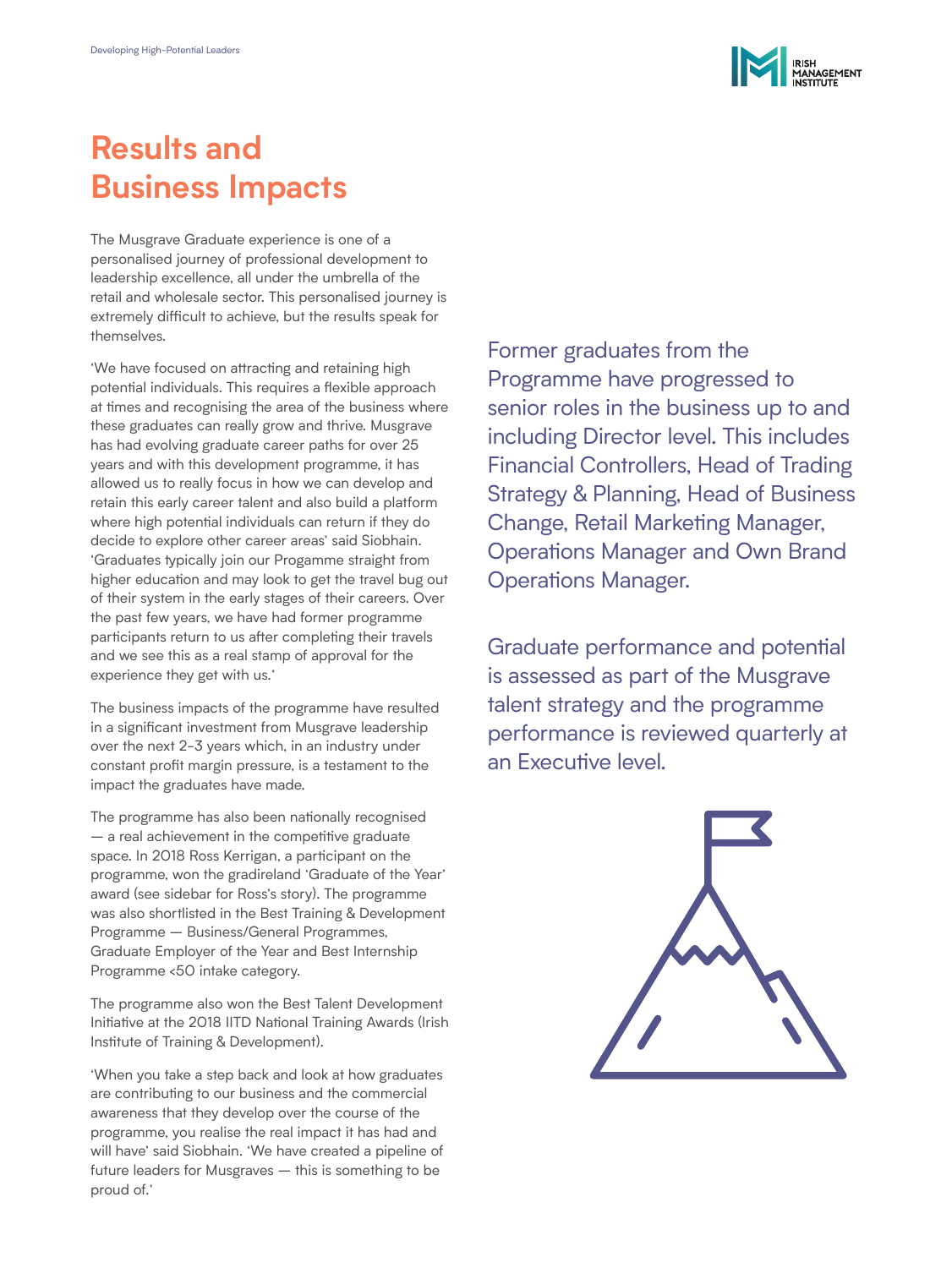

 $\bullet$ 

 $\bullet$ 

## A Personal **Journey**

**Ross Kerrigan,** Musgrave Graduate

The Story in Brief: Ross, a graduate in International Business and French, led a team in 3D mapping retail stores around the country to better engage with partners in revamping their named Graduate Employee of the Year at the gradireland Recruitment Awards in 2018.

In his words: 'The programme helped me develop own strengths and weaknesses. From the various enhance your strengths.

At the end of every IMI session I always had a couple of takeaways and then through my meetings within Musgraves we found opportunities to apply them in a real context.'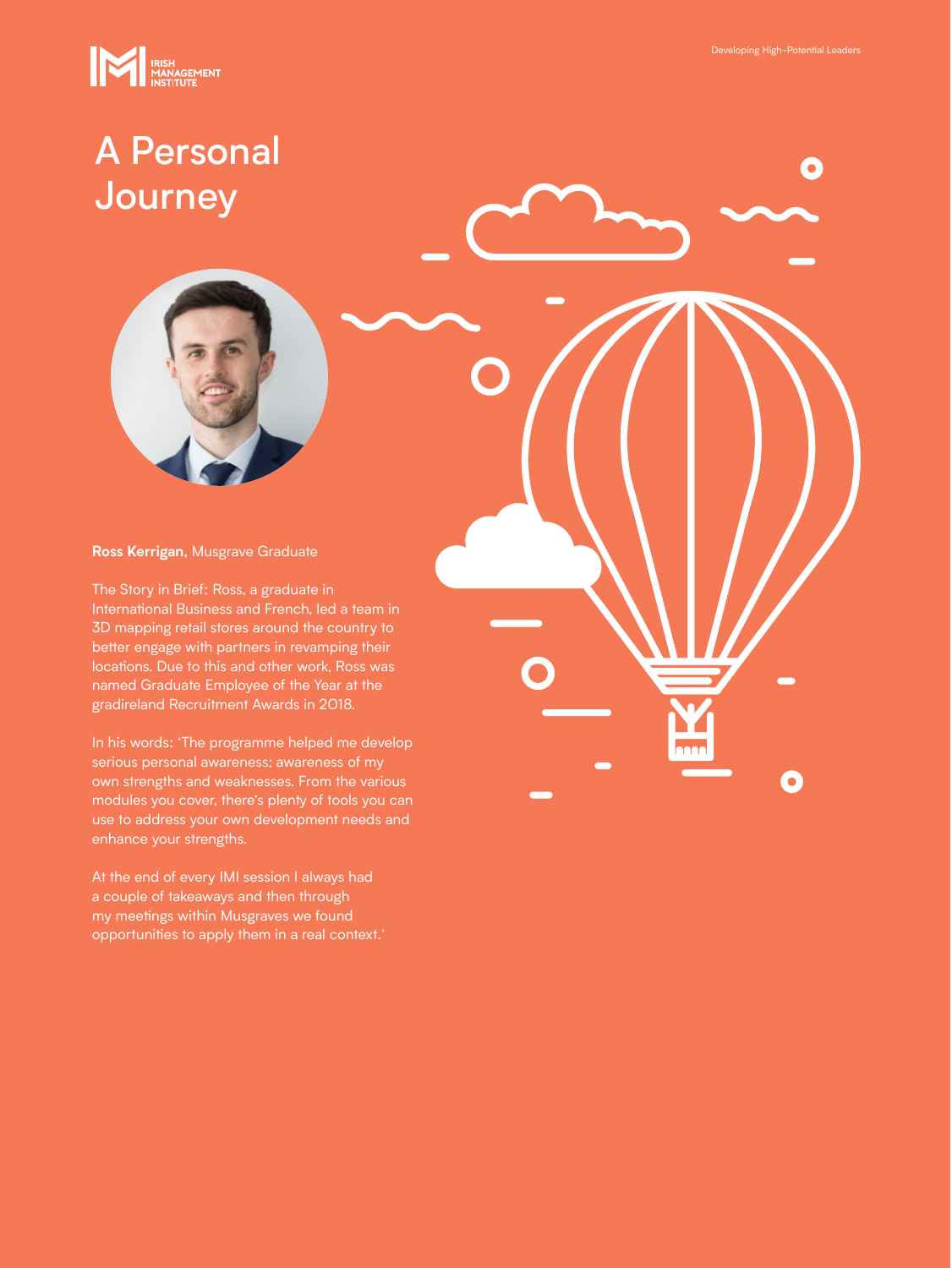